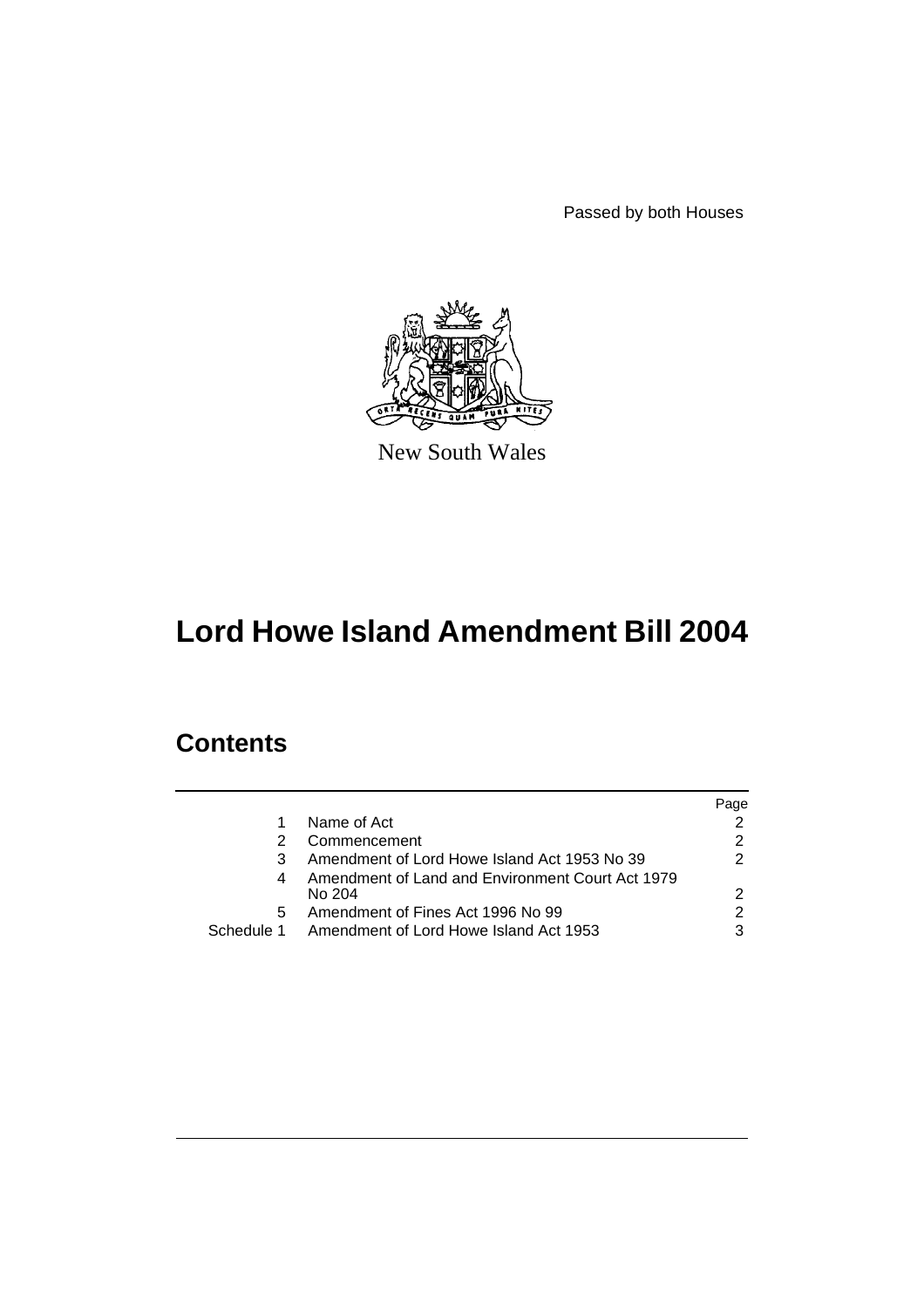*I certify that this PUBLIC BILL, which originated in the LEGISLATIVE ASSEMBLY, has finally passed the LEGISLATIVE COUNCIL and the LEGISLATIVE ASSEMBLY of NEW SOUTH WALES.*

> *Clerk of the Legislative Assembly. Legislative Assembly, Sydney, , 2004*



New South Wales

# **Lord Howe Island Amendment Bill 2004**

Act No , 2004

An Act to amend the *Lord Howe Island Act 1953* with respect to the constitution and functions of the Lord Howe Island Board, annual rents for leases and proceedings by way of penalty notice; and for other purposes.

*I have examined this Bill, and find it to correspond in all respects with the Bill as finally passed by both Houses.*

*Chairman of Committees of the Legislative Assembly.*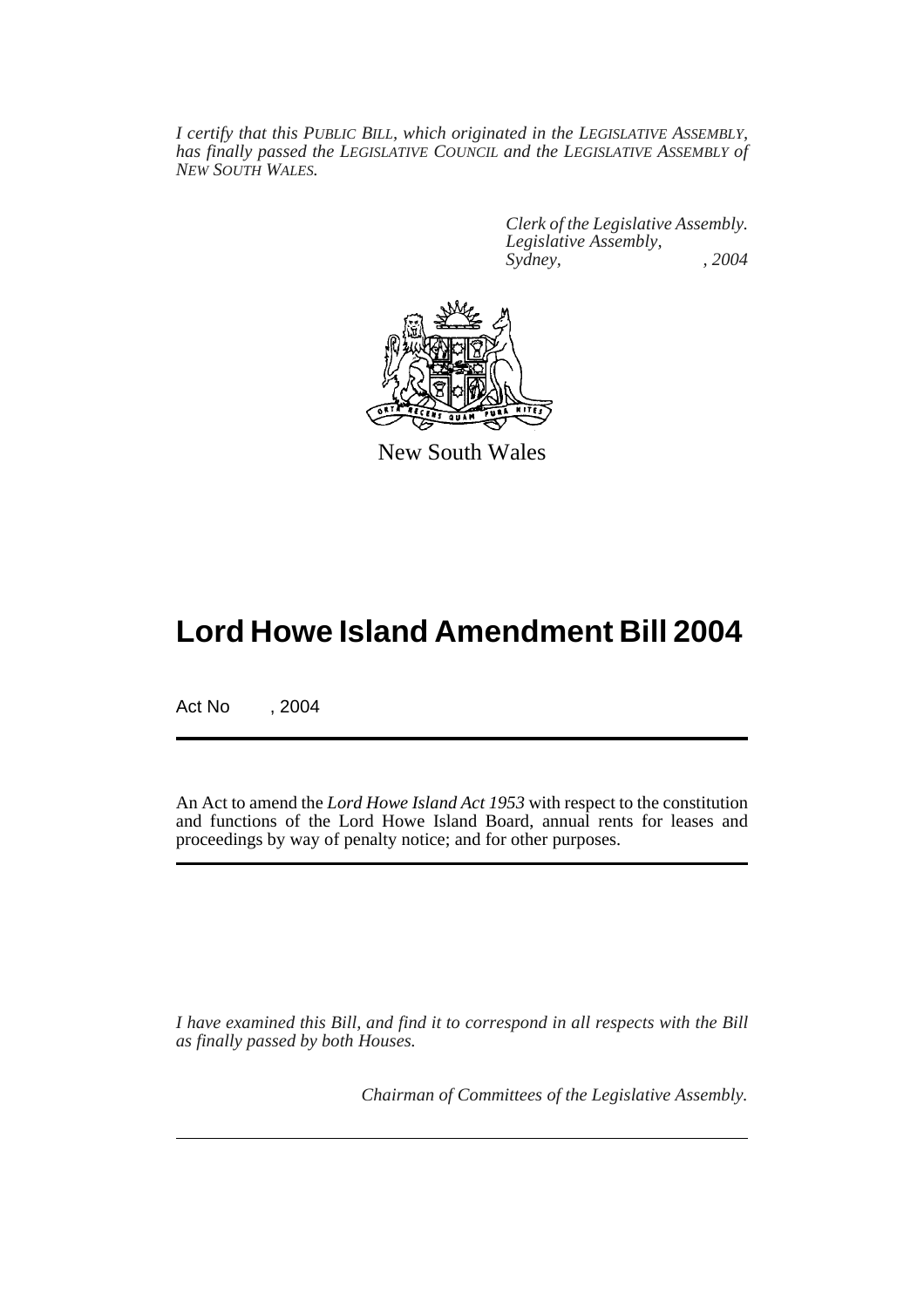## **The Legislature of New South Wales enacts:**

## **1 Name of Act**

This Act is the *Lord Howe Island Amendment Act 2004*.

## **2 Commencement**

This Act commences on a day or days to be appointed by proclamation.

## **3 Amendment of Lord Howe Island Act 1953 No 39**

The *Lord Howe Island Act 1953* is amended as set out in Schedule 1.

## **4 Amendment of Land and Environment Court Act 1979 No 204**

Section 19 of the *Land and Environment Court Act 1979* is amended by inserting after paragraph (e2):

(e3) appeals under section 22 or 24 of the *Lord Howe Island Act 1953*,

## **5 Amendment of Fines Act 1996 No 99**

Schedule 1 to the *Fines Act 1996* is amended by inserting in alphabetical order of names of Acts:

*Lord Howe Island Act 1953*, section 37B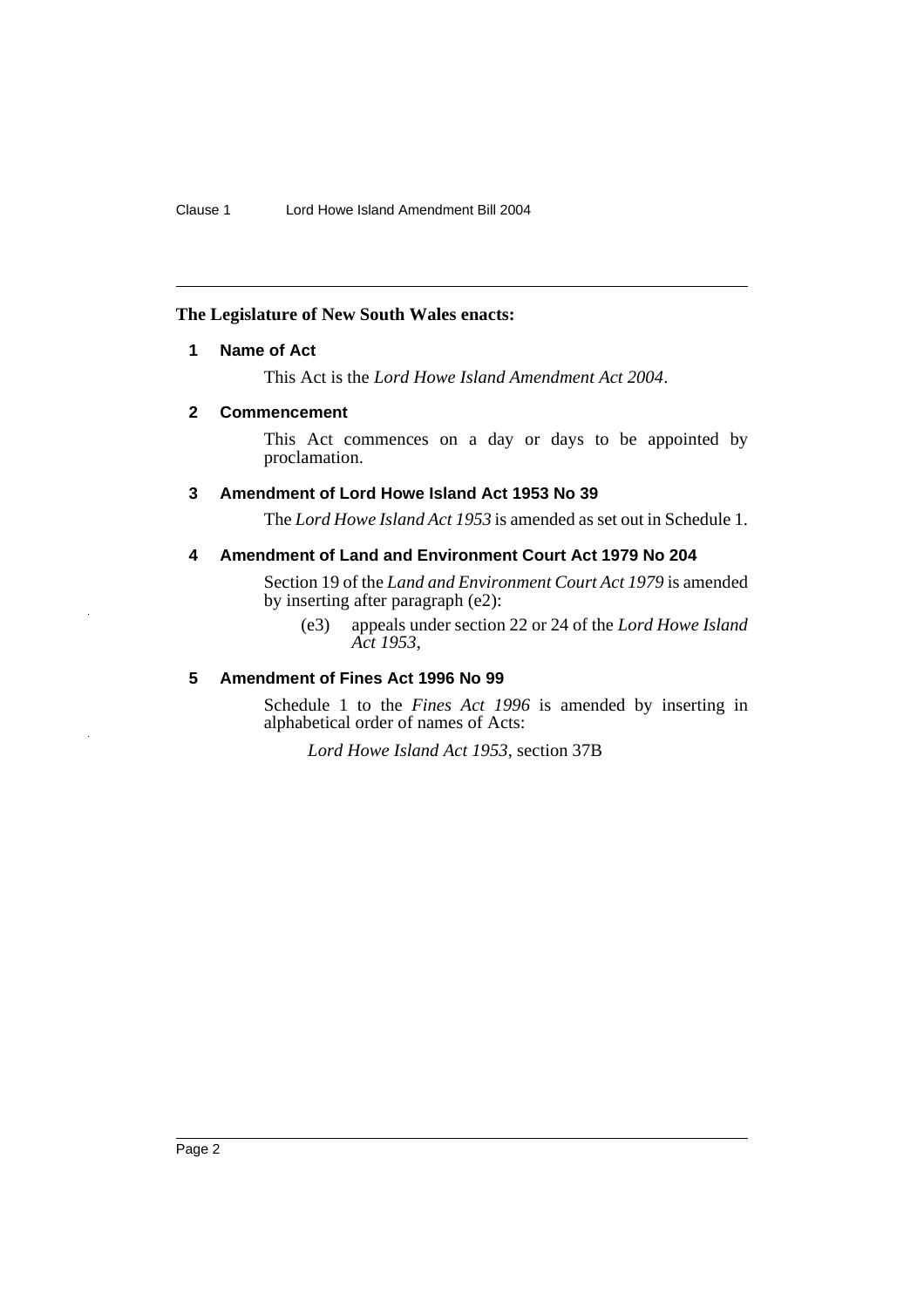Amendment of Lord Howe Island Act 1953 New York 1953

# **Schedule 1 Amendment of Lord Howe Island Act 1953**

(Section 3)

## **[1] Section 3 Definitions**

Omit the definition of *Reside* from section 3 (1). Insert instead:

*Reside* and *residence* mean a residing by the person referred to in the context continuously and in good faith on the land indicated by the context as his or her usual home, without any other habitual residence.

### **[2] Sections 4, 5 and 6**

Omit the sections. Insert instead:

#### **4 Lord Howe Island Board**

- (1) There is constituted a corporation under the name of the "Lord Howe Island Board".
- (2) The Board is charged with the responsibility of administering the affairs of the Island.
- (3) The Board is to consist of 7 members, of whom:
	- (a) four are to be Islanders, and
	- (b) one is to be a person appointed to represent the interests of business and tourism, and
	- (c) one is to be a person appointed to represent the interests of conservation, and
	- (d) one is to be an officer of the Department of Environment and Conservation.
- (4) The members referred to in subsection (3) (a) are to be appointed by the Minister following an election conducted in accordance with Division 3.
- (5) The members referred to in subsection (3) (b), (c) and (d) are to be appointed by the Minister, and are not to be Islanders.
- (6) For the purposes of any Act, the Board is taken to be a statutory body representing the Crown.
- (7) Schedule 1A has effect with respect to the constitution and procedure of the Board.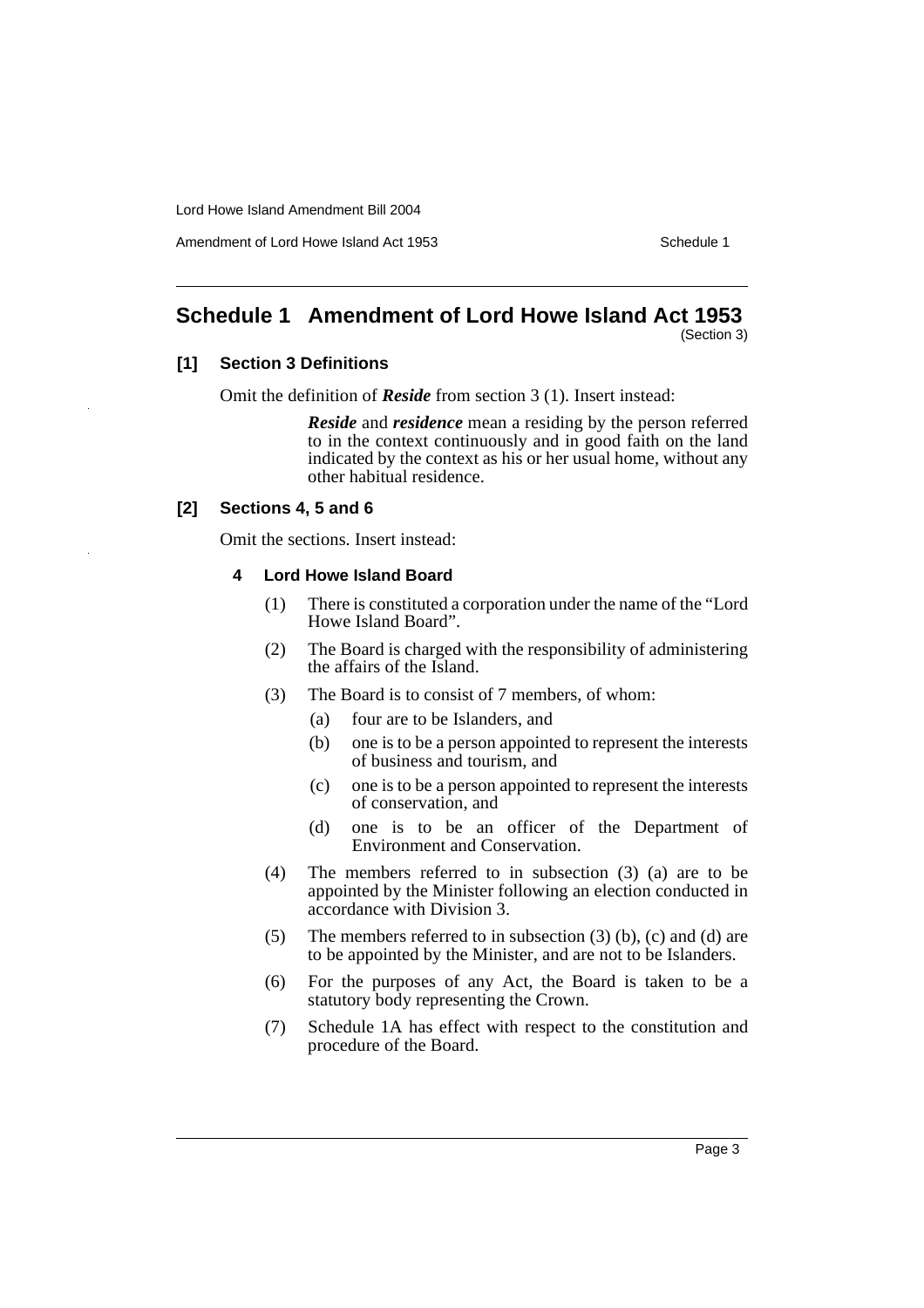Schedule 1 Amendment of Lord Howe Island Act 1953

#### **5 Board's charter**

- (1) The Board has the following charter:
	- (a) to provide directly or on behalf of other levels of government, after due consultation, adequate, equitable and appropriate services and facilities for the Island community and to ensure that those services and facilities are managed efficiently and effectively,
	- (b) to exercise community leadership,
	- (c) to exercise its powers, authorities, duties and functions in a manner that is consistent with and actively promotes the principles of multiculturalism,
	- (d) to promote and to provide and plan for the needs of children,
	- (e) to manage, protect, restore, enhance and conserve the Island's environment in a manner that is consistent with and promotes the principles of ecologically sustainable development set out in section 6 (2) of the *Protection of the Environment Administration Act 1991*,
	- (f) to manage, protect, restore, enhance and conserve:
		- (i) vacant Crown lands, and
		- (ii) lands reserved or dedicated under section 19 or 19A (including, in particular, the Lord Howe Island Permanent Park Preserve),

in a manner that recognises the World Heritage values in respect of which the Island is inscribed on the World Heritage List referred to in the United Nations *Convention Concerning the Protection of the World Cultural and Natural Heritage*,

- (g) subject to paragraphs (e) and (f), to promote the Island as a tourist destination,
- (h) to have regard to the long term and cumulative effects of its decisions,
- (i) to bear in mind that it is the custodian and trustee of public assets and to effectively account for and manage the assets for which it is responsible,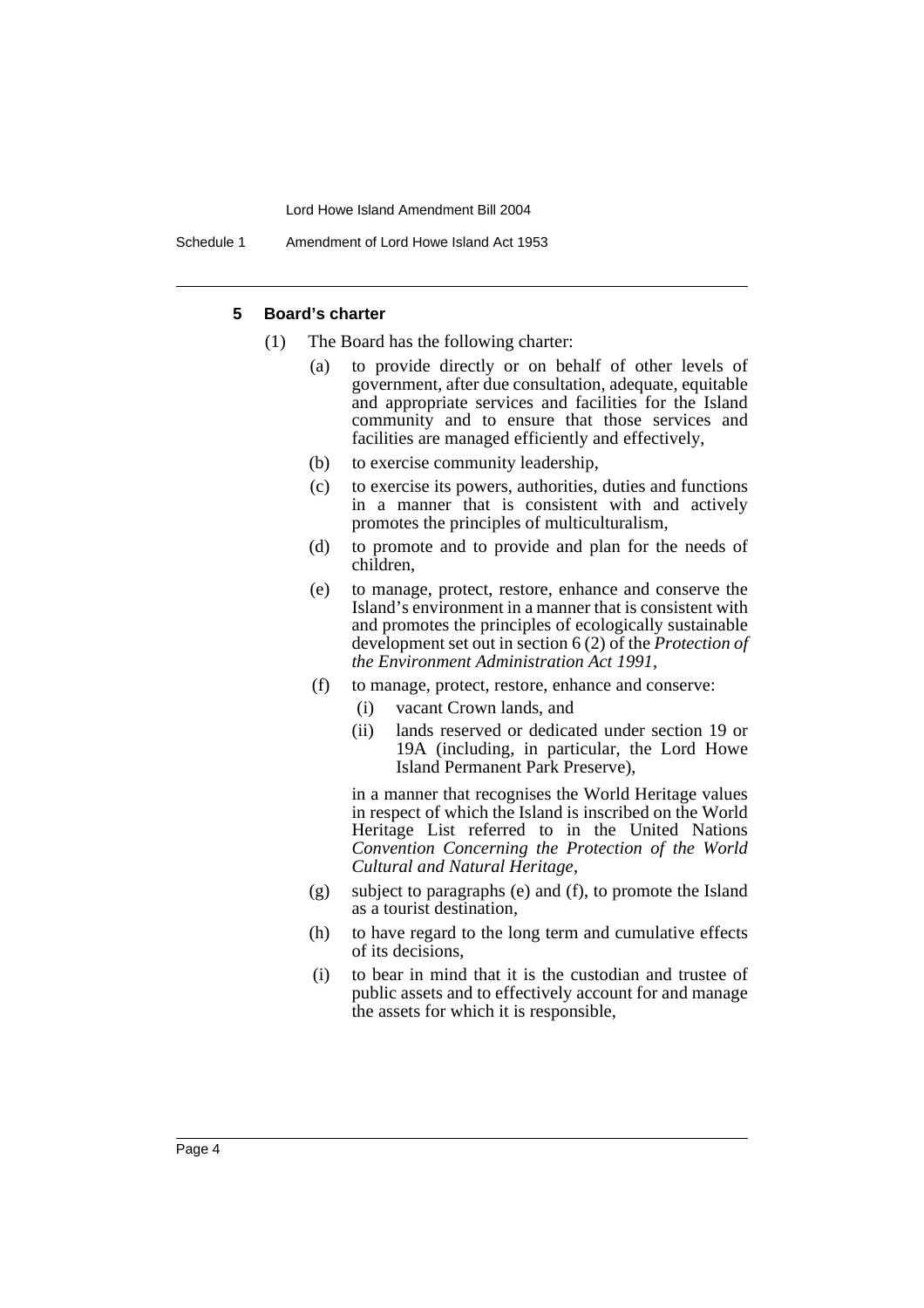Amendment of Lord Howe Island Act 1953 New York 1953

- (j) to facilitate the involvement of members of the Board, members of the public, users of facilities and services and the Board's staff in the development, improvement and co-ordination of the Board's powers, authorities, duties and functions,
- (k) to raise funds for Island community purposes by the fair imposition of charges and fees, by income earned from investments and, when appropriate, by borrowings and grants,
- (l) to keep the Island community and the State government (and through it, the wider community) informed about its activities,
- (m) to ensure that, in the exercise of its regulatory powers, authorities, duties and functions, it acts consistently and without bias, particularly where an activity of the Board is affected,
- (n) to be a responsible employer.
- (2) The Board, in the exercise of its powers, authorities, duties and functions, must pursue its charter but nothing in the charter or this section gives rise to, or can be taken into account in, any civil cause of action.

### **6 Employment of staff**

- (1) The Board's staff are (subject to this section) to be employed under Chapter 2 of the *Public Sector Employment and Management Act 2002*.
- (2) The Board may arrange for the use of the services of any staff (by secondment or otherwise) or facilities of a government department or public authority. For the purposes of this Act, a person whose services are made use of under this subsection is a member of the Board's staff.
- (3) The Board may engage consultants for the purposes of getting expert advice.

## **[3] Section 9A Elections**

Omit "pursuant to section 4 (4A) (a)" from section 9A (c).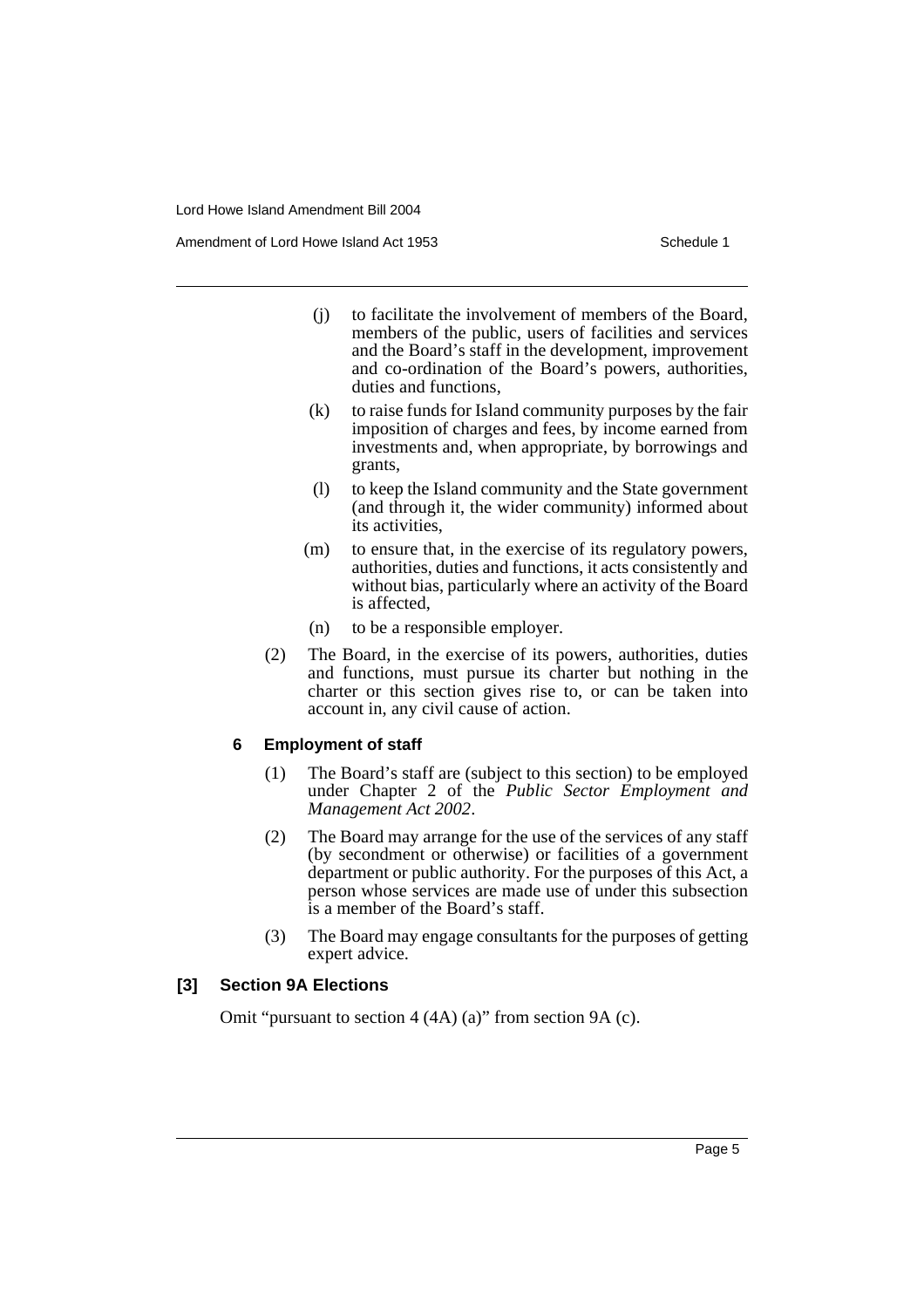Schedule 1 Amendment of Lord Howe Island Act 1953

#### **[4] Section 11 General functions of Board**

Omit section 11 (2). Insert instead:

(2) The Board may arrange or provide for the gathering, collection and sale of any produce of the Island.

## **[5] Section 13 Powers of Board as to tourists and licensing business**

Omit "subject, in the case of a person providing accommodation for the public, to regulations made in pursuance of subparagraph (iv) of paragraph (a) of subsection (2) of section 38," from section 13 (b).

#### **[6] Section 13 (2)**

Insert at the end of the section:

(2) In relation to persons associated with tourist accommodation or other commercial undertakings, the Board's power under subsection (1) (b) to require persons to be licensed is subject to the regulations.

#### **[7] Section 14A**

Insert after section 14:

#### **14A Personal liability**

A matter or thing done or omitted to be done by:

- (a) the Board or a committee of the Board, or
- (b) a member of the Board, a member of a committee of the Board, a member of staff of the Board or any person acting under the direction of the Board or a committee of the Board,

does not, if the matter or thing was done or omitted to be done in good faith for the purposes of executing this Act, subject the member or a person so acting personally to any action, liability, claim or demand.

#### **[8] Section 19B Enforcement of plan of management**

Omit "not exceeding 5 penalty units and, in the case of a continuing offence, a further daily penalty not exceeding 0.5 penalty unit" from section 19B (1).

Insert instead "not exceeding 50 penalty units".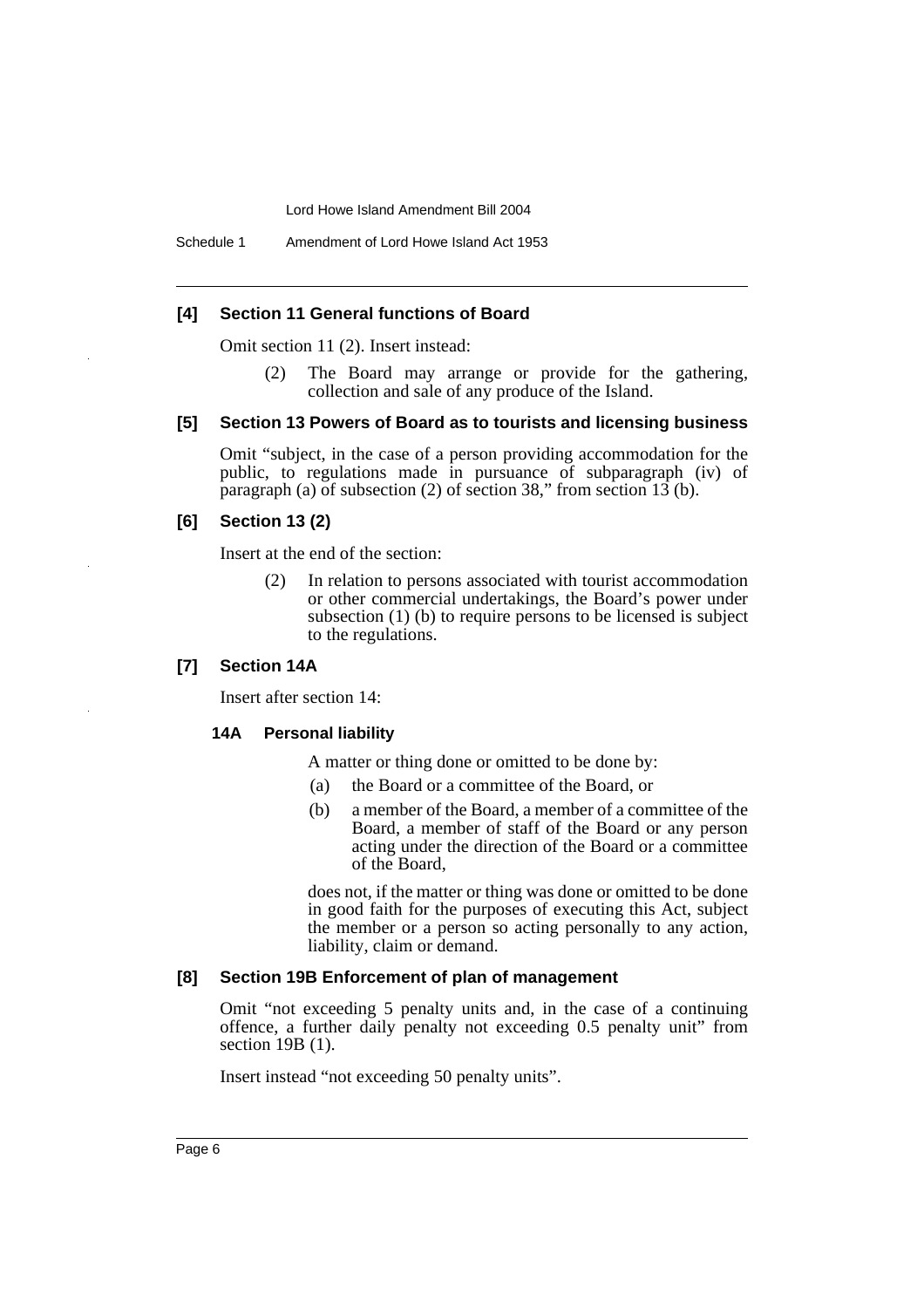Amendment of Lord Howe Island Act 1953 New York 1953

#### **[9] Section 21 Leases in perpetuity for residence**

Omit section 21 (9), (10) and (11).

### **[10] Section 21A Rent of lease in perpetuity**

Omit the section.

#### **[11] Section 22 Special leases**

Omit "having regard to its productivity and the proposed use thereof" from section  $22(5)$ .

#### **[12] Section 22 (8)–(15)**

Omit section 22 (8) and (9). Insert instead:

- (8) The Minister may, on the recommendation of the Board, withdraw from any lease under this section any land required for home sites or public purposes.
- (9) A lessee from whose lease land has been withdrawn under subsection (8) is entitled to compensation, as determined by the Valuer-General, for the loss of that land from the lease and for the loss of the improvements on that land.
- (10) The compensation payable under subsection (9), in so far as it relates to the loss of land, is to be calculated having regard to the unexpired period of the lease or, if the unexpired portion of the lease is less than 5 years, as if the unexpired portion of the lease were 5 years.
- (11) Without limiting any other ground on which the Minister may refuse to renew a lease under this section, the Minister may, on the recommendation of the Board, refuse to renew such a lease if the land concerned is required for home sites or public purposes.
- (12) A lessee in respect of whose lease the Minister:
	- (a) has refused to grant a renewal, and
	- (b) has notified the lessee that the reason for the refusal is that the land concerned is required for home sites or public purposes,

is entitled to compensation, as determined by the Valuer-General, for the loss of his or her expectation that the lease would be renewed.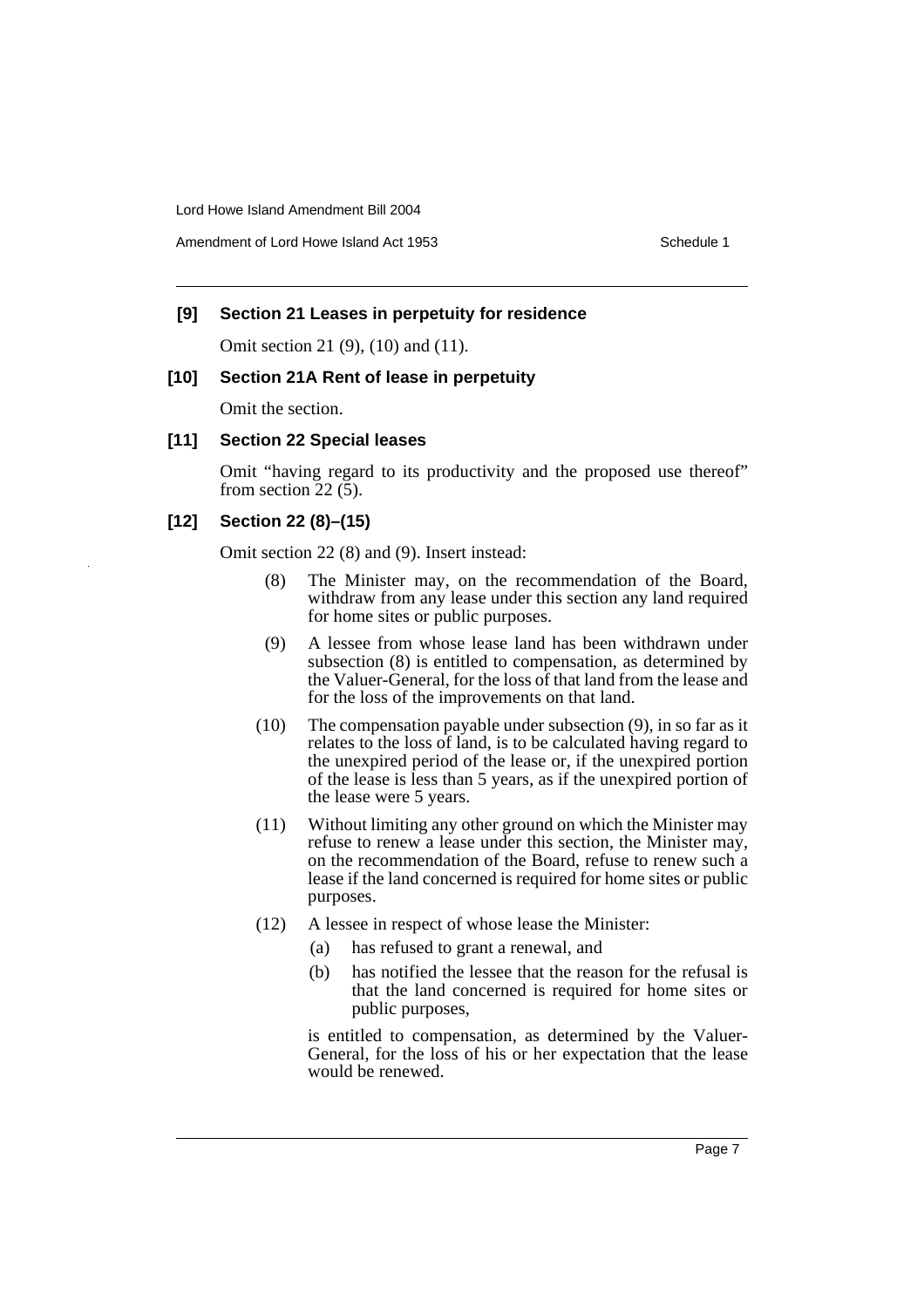Schedule 1 Amendment of Lord Howe Island Act 1953

- (13) The compensation payable under subsection (12) is to be calculated on the basis that the period for which the lease would have been renewed, but for the refusal, would have been 5 years.
- (14) The regulations may make provision, not inconsistent with subsection (13), for or with respect to the making and notification of determinations under subsections (9) and (12).
- (15) A person who is dissatisfied with the Valuer-General's determination of compensation under subsection (9) or (12) may appeal to the Land and Environment Court against the determination.
- (16) An appeal under subsection (15) must be lodged within 90 days after notice of the determination is served on the person concerned.

### **[13] Section 22B**

Insert after section 22A:

#### **22B Annual rents**

- (1) Subject to the regulations, the annual rent for a lease granted under section 21 or 22 is to be as determined from time to time by the Board.
- (2) A new determination under this section with respect to a lease the subject of an existing determination takes effect:
	- (a) on the third anniversary of the date on which the existing determination took effect, or
	- (b) on such later date as may be specified in the new determination.
- (3) Subsection (2) (b) does not permit a determination to specify a date that is earlier than the date on which the determination is made.
- (4) The annual rent for a lease is payable in advance.

### **[14] Section 24 Appeal to Land and Environment Court**

Omit "21A, 22,". Insert instead "22B,".

#### **[15] Section 25 Redetermination of rent upon certain transfers**

Omit "ten" wherever occurring in section 25 (4). Insert instead "3".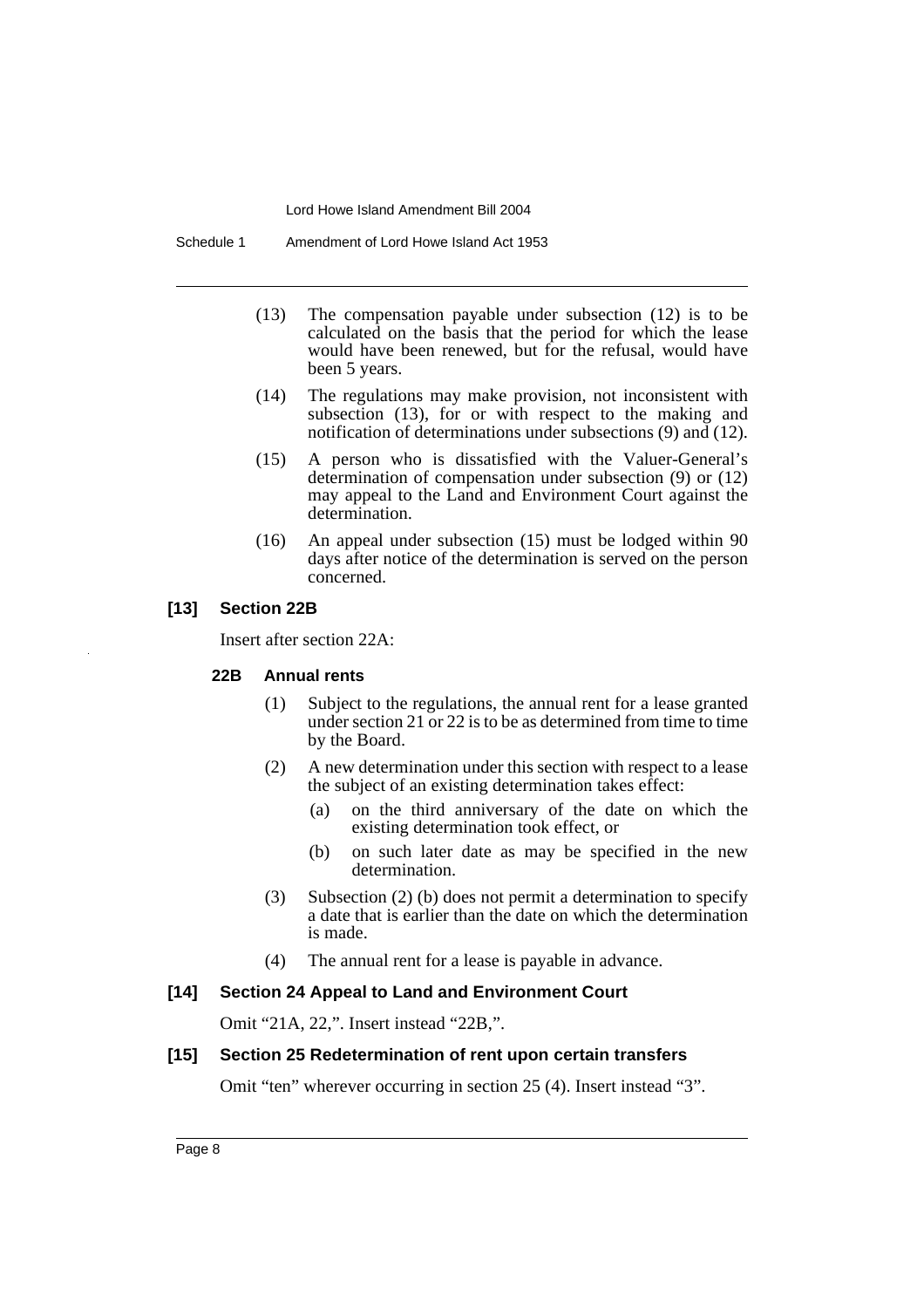Amendment of Lord Howe Island Act 1953 Schedule 1

## **[16] Section 25 (4)**

Omit "section 21 (9)". Insert instead "the regulations".

### **[17] Section 32 Trespass on Crown lands or dedicated lands**

Omit "not exceeding 5 penalty units and in the case of a continuing offence to a further daily penalty not exceeding 0.5 penalty unit" from section 32 (1).

Insert instead "not exceeding 50 penalty units".

#### **[18] Section 33 Timber to be property of Crown**

Omit "5 penalty units" from section 33 (2).

Insert instead "50 penalty units".

## **[19] Section 34 Lord Howe Island Account**

Omit section 34 (1) (a).

**[20] Section 34 (2) (a)**

Omit the paragraph.

### **[21] Section 37B**

Insert after section 37A:

### **37B Penalty notices**

- (1) An authorised officer may serve a penalty notice on a person if it appears to the officer that the person has committed an offence against this Act or the regulations, being an offence prescribed by the regulations as a penalty notice offence.
- (2) A penalty notice is a notice to the effect that, if the person served does not wish to have the matter determined by a court, the person can pay, within the time and to the person specified in the notice, the amount of the penalty prescribed by the regulations for the offence if dealt with under this section.
- (3) A penalty notice may be served personally or by post.
- (4) If the amount of penalty prescribed for an alleged offence is paid under this section, no person is liable to any further proceedings for the alleged offence.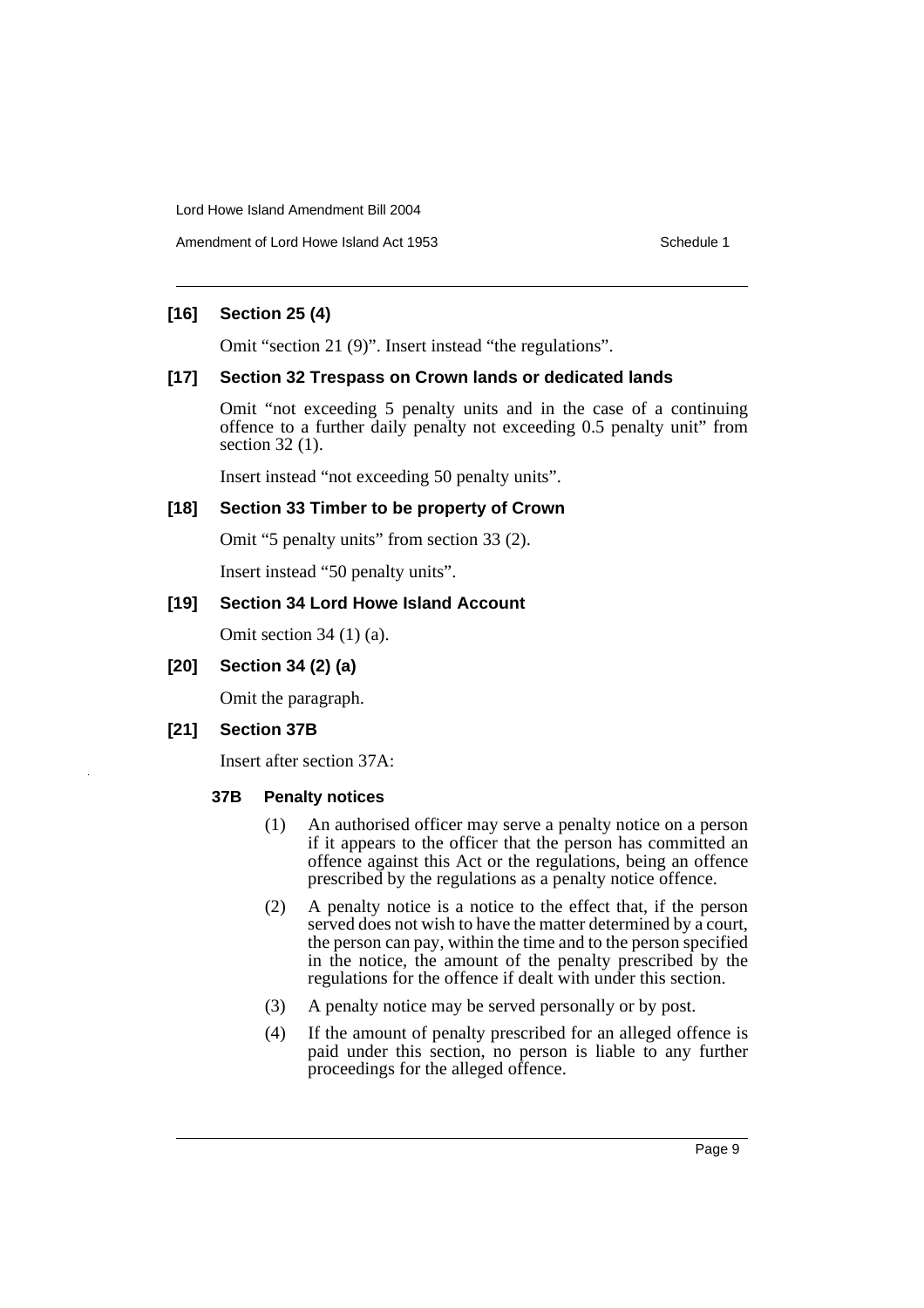Schedule 1 Amendment of Lord Howe Island Act 1953

- (5) Payment under this section is not to be regarded as an admission of liability for the purpose of, and does not in any way affect or prejudice, any civil claim, action or proceeding arising out of the same occurrence.
- (6) The regulations may:
	- (a) prescribe an offence for the purposes of this section by specifying the offence or by referring to the provision creating the offence, and
	- (b) prescribe the amount of penalty payable for the offence if dealt with under this section, and
	- (c) prescribe different amounts of penalties for different offences or classes of offences.
- (7) The amount of a penalty prescribed under this section for an offence is not to exceed the maximum amount of penalty that could be imposed for the offence by a court.
- (8) This section does not limit the operation of any other provision of, or made under, this or any other Act relating to proceedings that may be taken in respect of offences.
- (9) In this section, *authorised officer* means a member of staff of the Board who is authorised by the Board to exercise powers, authorities, duties and functions under this section, and includes a police officer.

#### **[22] Section 38 Regulations**

Insert after section 38 (2) (a) (i):

- (ia) the procedures to be followed by the Board at its meetings and in the conduct of its business,
- **[23] Section 38 (2) (a) (iv)**

Omit "public accommodation and".

Insert instead "tourist accommodation and other".

#### **[24] Section 38 (2) (h)**

Omit the paragraph.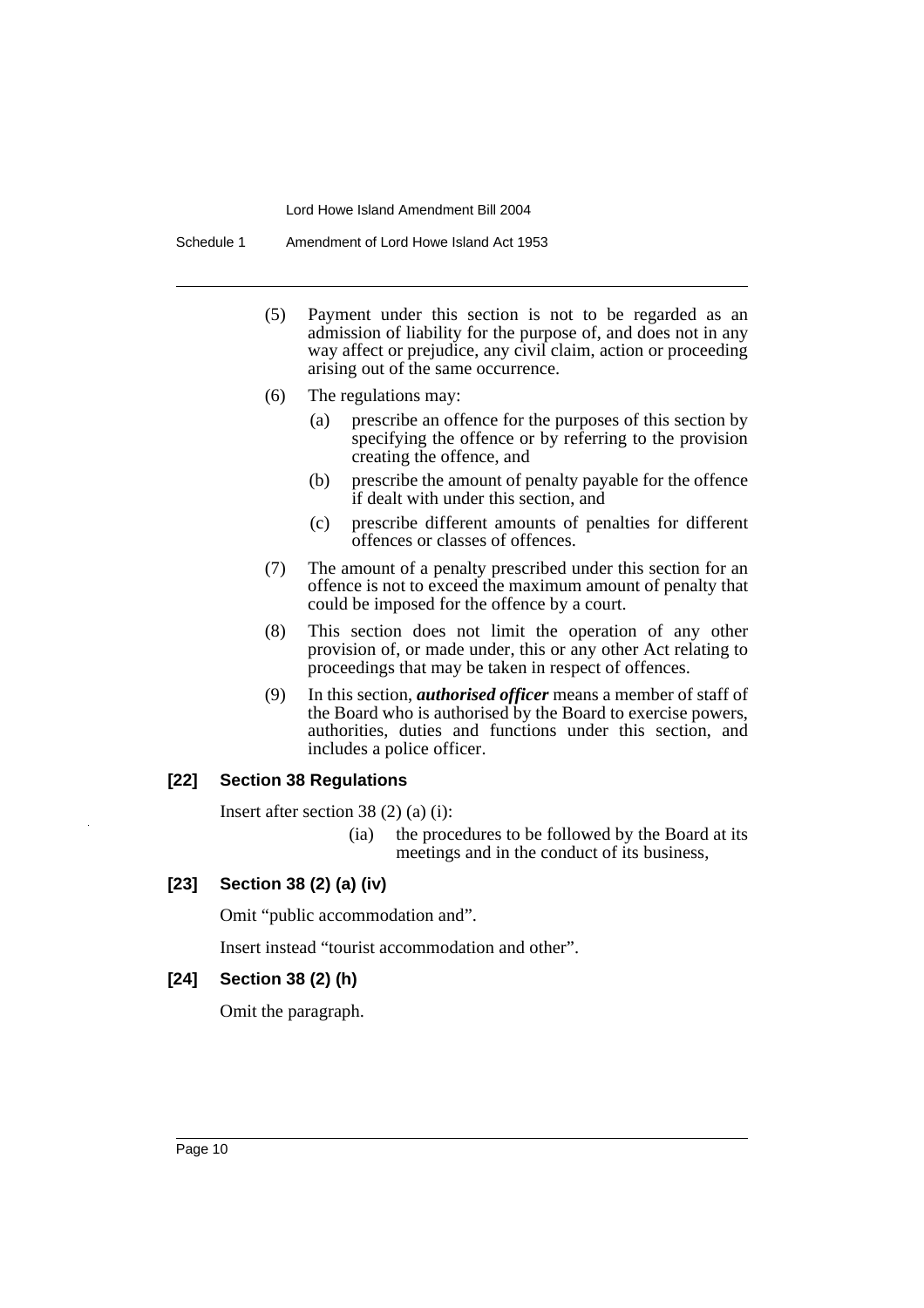Amendment of Lord Howe Island Act 1953 Schedule 1

## **[25] Section 38 (5)**

Omit the subsection. Insert instead:

(5) A regulation may create an offence punishable by a penalty not exceeding 50 penalty units.

## **[26] Section 40**

Insert after section 39:

#### **40 Review of Act**

- (1) The Minister is to review this Act to determine whether the policy objectives of the Act remain valid and whether the terms of the Act remain appropriate for securing those objectives.
- (2) The review is to be undertaken as soon as possible after the period of 5 years from the date of assent to the *Lord Howe Island Amendment Act 2004*.
- (3) A report on the outcome of the review is to be tabled in each House of Parliament within 12 months after the end of the period of 5 years.

## **[27] Schedule 1A**

Insert after Schedule 1:

## **Schedule 1A Provisions relating to members and procedure of Board**

(Section 4 (7))

## **Part 1 General**

## **1 Definitions**

In this Schedule:

*appointed member* means a member referred to in section  $\overline{4}$  (3) (b), (c) or (d).

*Chairperson* means the Chairperson of the Board.

*Deputy Chairperson* means the Deputy Chairperson of the Board.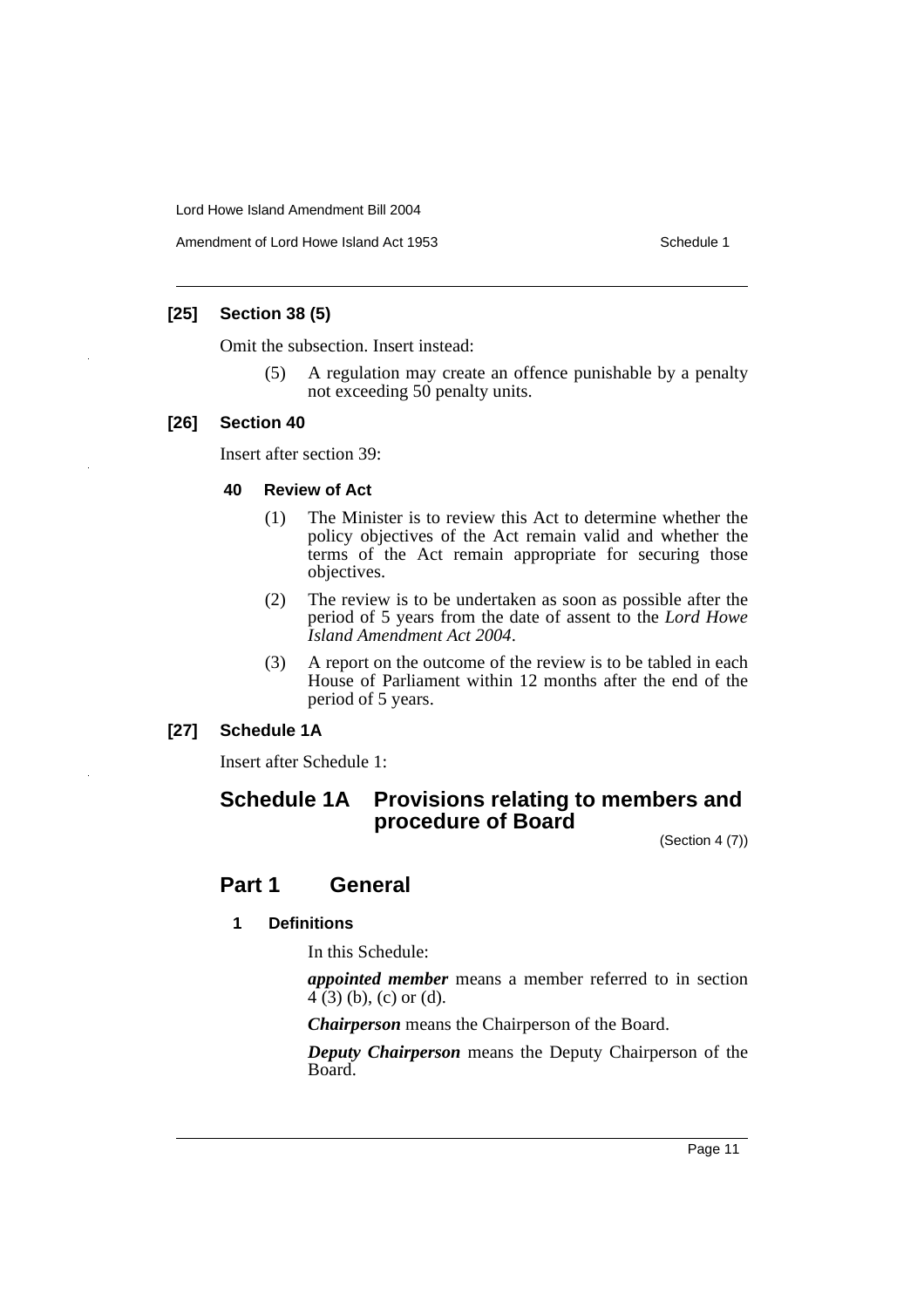Schedule 1 Amendment of Lord Howe Island Act 1953

*elected member* means a member referred to in section 4 (3) (a).

*member* means any member of the Board.

# **Part 2 Members**

#### **2 Chairperson of Board**

- (1) The Minister may, from time to time, appoint one of the members to be the Chairperson of the Board.
- (2) Subject to this Schedule, the Chairperson holds office as such during his or her current term of office as a member.
- (3) The Chairperson of the Board is taken to have vacated office as Chairperson if the person:
	- (a) resigns that office by instrument in writing addressed to the Minister, or
	- (b) ceases to be a member of the Board, or
	- (c) is removed from that office by the Minister under subclause (4).
- (4) The Minister may remove the Chairperson from office as Chairperson of the Board.

#### **3 Deputy Chairperson**

- (1) The Board is to appoint one of its members (not being the Chairperson) to be Deputy Chairperson of the Board.
- (2) Subject to this Schedule, the Deputy Chairperson holds office for one year from the date on which he or she takes office.
- (3) The Deputy Chairperson is taken to have vacated office as Deputy Chairperson if the person:
	- (a) resigns that office by instrument in writing addressed to the Board, or
	- (b) ceases to be a member of the Board, or
	- (c) is removed from that office by the Board under subclause (4).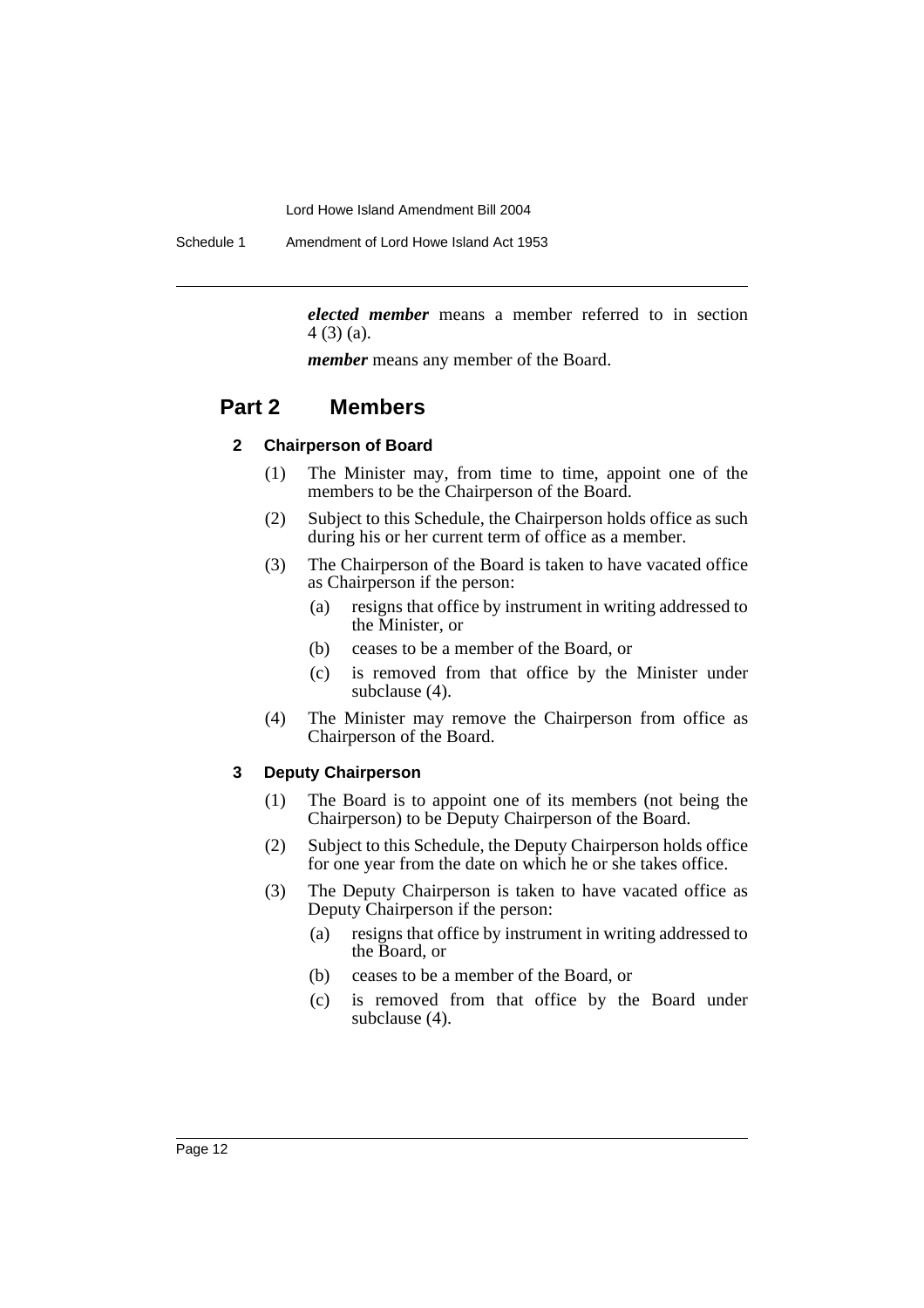(4) The Board may remove the Deputy Chairperson from office as Deputy Chairperson of the Board.

## **4 Terms of office**

- (1) Subject to this Schedule, an appointed member holds office for such period (not exceeding 3 years) as is specified in the member's instrument of appointment, but is eligible (if otherwise qualified) for re-appointment.
- (2) Subject to this Schedule, an elected member holds office until his or her successor is appointed but is eligible (if otherwise qualified) for re-appointment.

## **5 Remuneration**

A member is entitled to be paid such remuneration (including travelling and subsistence allowances) as the Minister may from time to time determine in respect of the member.

## **6 Vacancy in office of member**

- (1) The office of a member becomes vacant if the member:
	- (a) dies, or
	- (b) completes a term of office and is not re-appointed, or
	- (c) resigns the office by instrument in writing addressed to the Minister, or
	- (d) in the case of an elected member, ceases to be an Islander, or
	- (e) in the case of an appointed member, becomes an Islander, or
	- (f) in the case of the appointed member referred to in section 4 (3) (d), ceases to be an officer of the Department of Environment and Conservation, or
	- (g) is removed from office by the Minister under this clause, or
	- (h) is absent from 3 consecutive meetings of the Board of which reasonable notice has been given to the member personally or by post, except on leave granted by the Minister or unless the member is excused by the Minister for having been absent from those meetings, or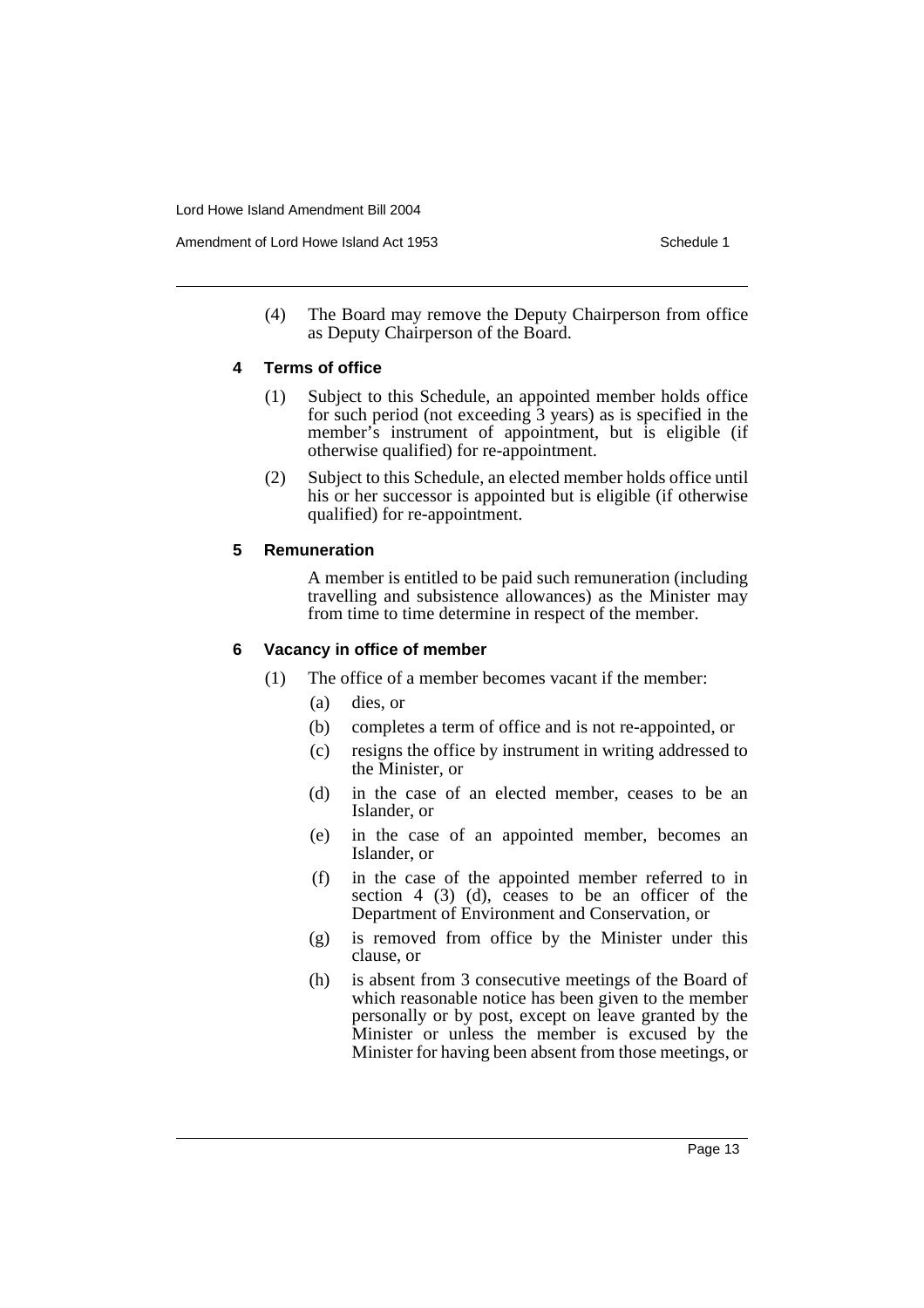- (i) becomes bankrupt, applies to take the benefit of any law for the relief of bankrupt or insolvent debtors, compounds with his or her creditors or makes an assignment of his or her remuneration for their benefit, or
- (j) becomes a mentally incapacitated person, or
- (k) is convicted in New South Wales of an offence that is punishable by imprisonment for 12 months or more or is convicted elsewhere than in New South Wales of an offence that, if committed in New South Wales, would be an offence so punishable.
- (2) The Minister may remove or suspend an elected member in respect of whom a report under section 74C of the *Independent Commission Against Corruption Act 1988* recommends that consideration be given to the member's suspension from office with a view to his or her dismissal for serious corrupt conduct (as defined in section 124A (11) of the *Environmental Planning and Assessment Act 1979*).
- (3) The Minister may remove an appointed member from office at any time for any or no reason and without notice.
- (4) While an elected member is suspended under subsection (2), the member does not have, and may not exercise, any of the functions of a member.

#### **7 Filling of vacancy in office of member**

- (1) If the office of an appointed member becomes vacant, a person is, subject to this Act, to be appointed to fill the vacancy.
- (2) If the office of an elected member becomes vacant, a person is to be appointed to fill the vacancy following an election referred to in section 9A (c).
- (3) Despite subclause (2), if less than 6 months remains before the next election is due under section 9A (b), the Minister is to fill the vacancy in the office of an elected member by appointing to the office such Islander as the Minister considers appropriate.
- (4) A member who is appointed to office under this clause holds office for the unexpired portion of his or her predecessor's term of office.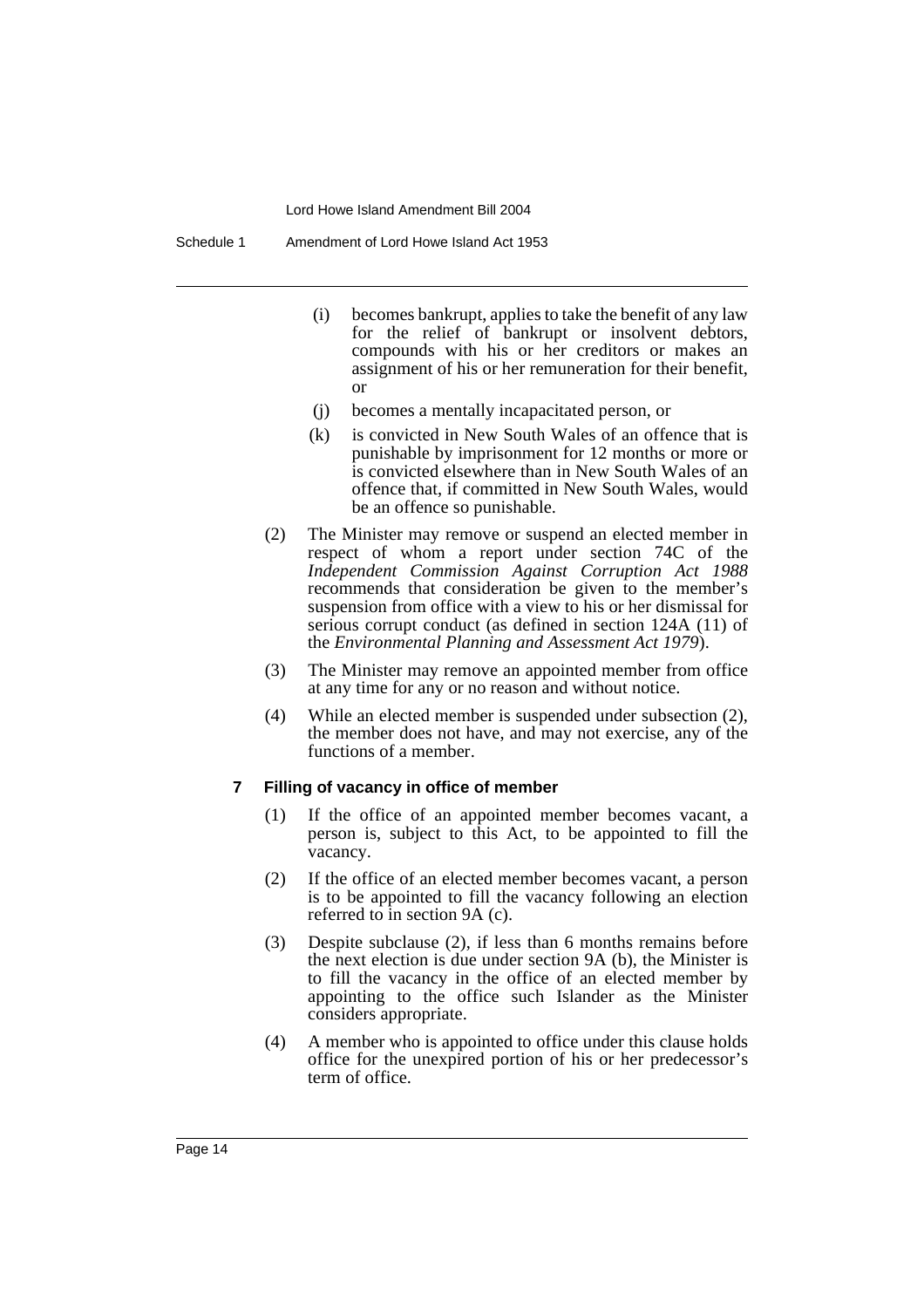#### **8 Disclosure of pecuniary and other conflicts of interests**

- (1) If:
	- (a) a member has a direct or indirect pecuniary interest, or any other interest, in a matter being considered or about to be considered at a meeting of the Board, and
	- (b) the interest appears to raise a conflict with the proper performance of the member's duties in relation to the consideration of the matter,

the member must, as soon as possible after the relevant facts have come to the member's knowledge, disclose the nature of the interest at a meeting of the Board.

- (2) A disclosure by a member at a meeting of the Board that the member:
	- (a) is a member, or is in the employment, of a specified company or other body, or
	- (b) is a partner, or is in the employment, of a specified person, or
	- (c) has some other specified interest relating to a specified company or other body or to a specified person,

is a sufficient disclosure of the nature of the interest in any matter relating to that company or other body or to that person which may arise after the date of the disclosure and that is required to be disclosed under subclause (1).

- (3) Particulars of any disclosure made under this clause must be recorded by the Board in a register of interests kept for the purpose and that register must be open at all reasonable hours to inspection by any person on payment of the fee determined by the Board.
- (4) After a member has disclosed the nature of an interest in any matter, the member must not, unless the Minister or the Board otherwise determines:
	- (a) be present during any deliberation of the Board with respect to the matter, or
	- (b) take part in any decision of the Board with respect to the matter.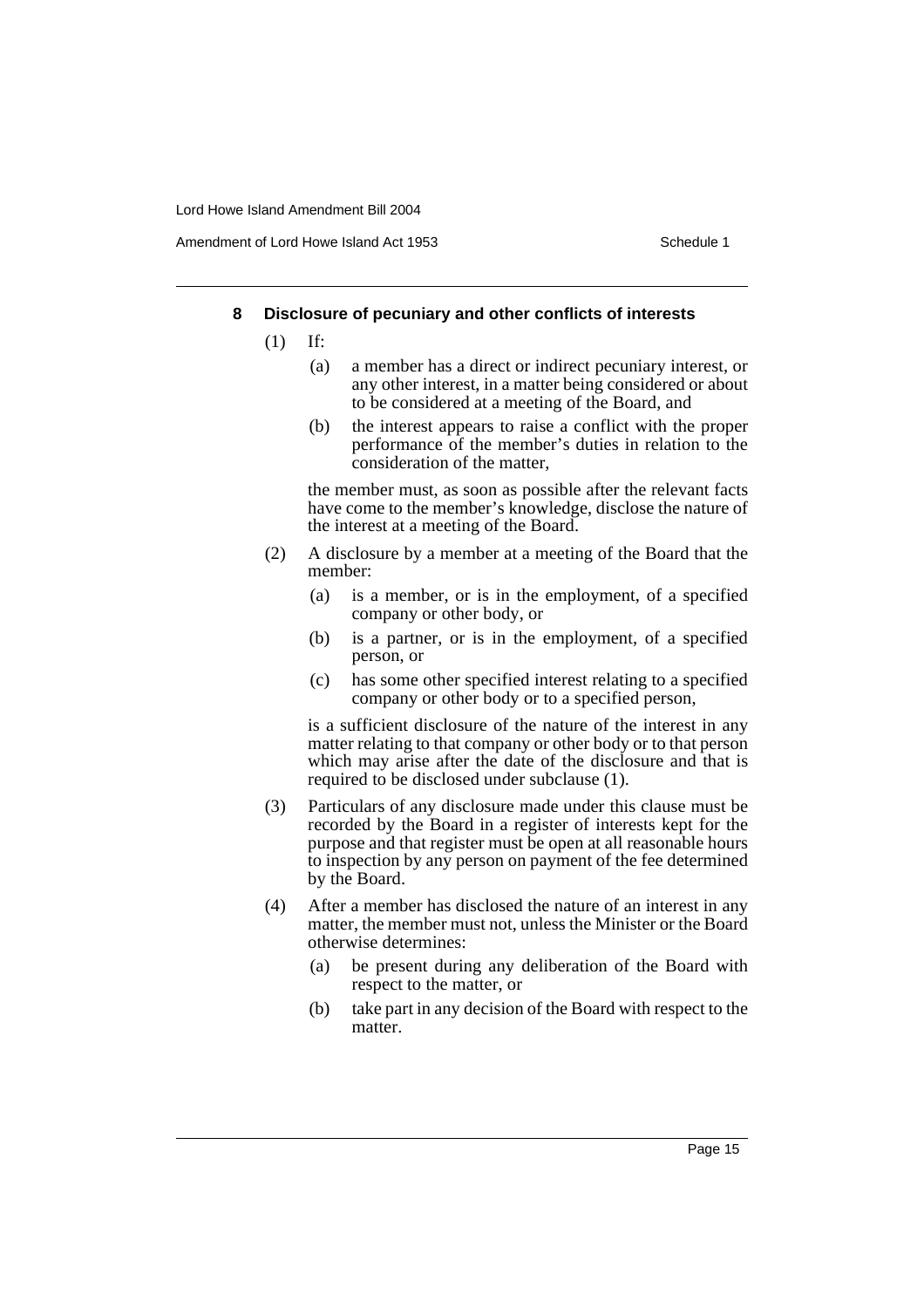Schedule 1 Amendment of Lord Howe Island Act 1953

- (5) For the purposes of the making of a determination by the Board under subclause (4), a member who has a direct or indirect pecuniary interest, or any other interest, in a matter to which the disclosure relates must not:
	- (a) be present during any deliberation of the Board for the purpose of making the determination, or
	- (b) take part in the making by the Board of the determination.
- (6) A contravention of this clause does not invalidate any decision of the Board.
- (7) This clause applies to a member of a committee of the Board and the committee in the same way as it applies to a member of the Board and the Board.
- (8) If a meeting of the Board cannot be held for the purpose of making a decision or determination under this Act because, as a result of the operation of subclause (4), the Board is without a quorum, the decision or determination is to be made instead by the Minister after consultation with such Islanders as he or she considers appropriate.
- (9) If a meeting of the Board cannot be held for the purpose of making a recommendation to the Minister with respect to a decision or determination to be made by the Minister under this Act because, as a result of the operation of subclause (4), the Board is without a quorum, the Minister may make the decision or determination, after consultation with such Islanders as he or she considers appropriate, without the need for such a recommendation.
- (10) Immediately after it becomes apparent to the Chairperson that a meeting of the Board cannot be held as referred to in subclause (8) or (9), the Chairperson must cause notice of that fact to be given to the Minister.

#### **9 Effect of certain other Acts**

(1) Chapter 2 of the *Public Sector Employment and Management Act 2002* does not apply to or in respect of the appointment of a member.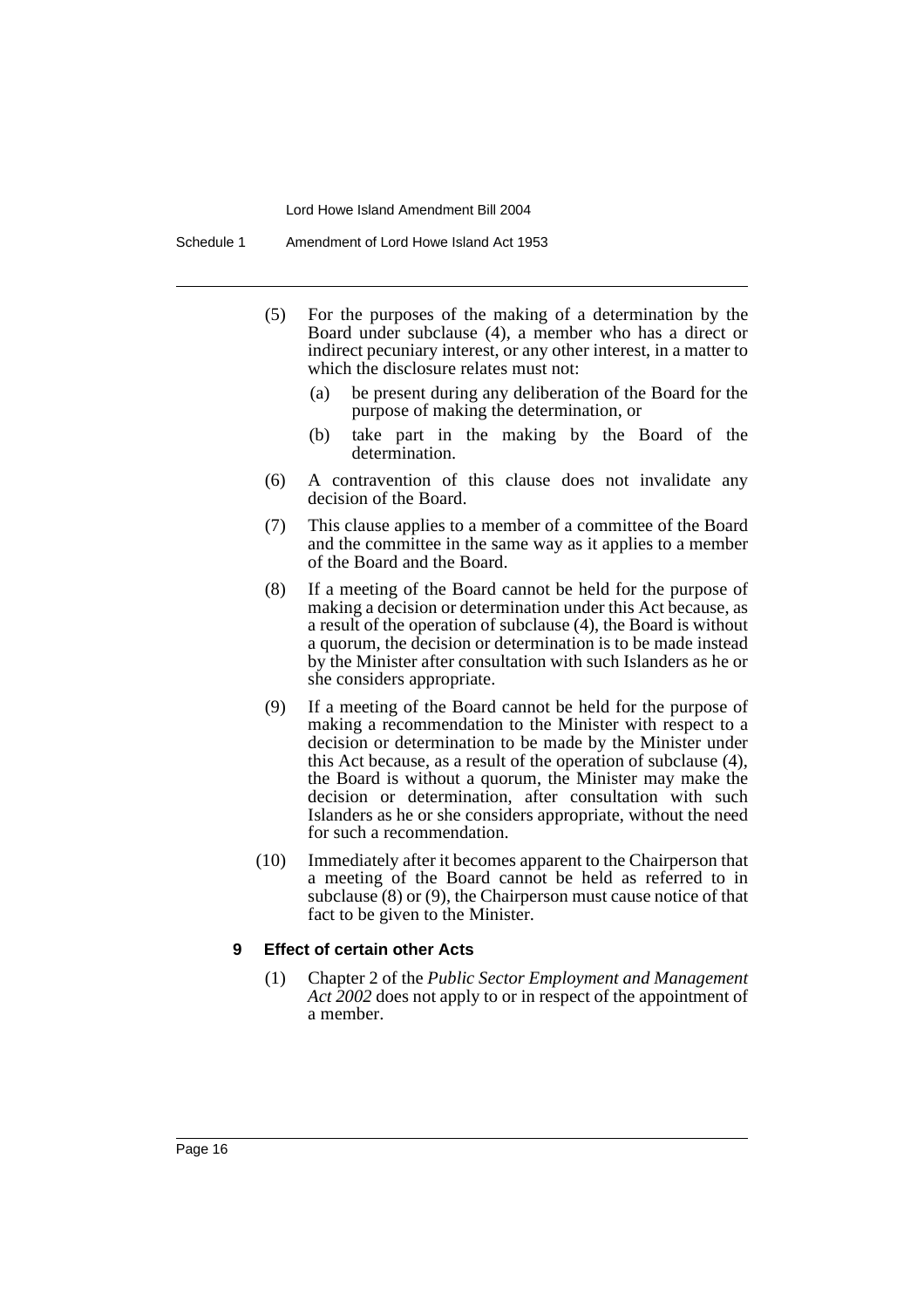- (2) If by or under any Act provision is made:
	- (a) requiring a person who is the holder of a specified office to devote the whole of his or her time to the duties of that office, or
	- (b) prohibiting the person from engaging in employment outside the duties of that office,

the provision does not operate to disqualify the person from holding that office and also the office of a member or from accepting and retaining any remuneration payable to the person under this Act as a member.

(3) The office of a member is, for the purposes of any Act, taken not to be an office or place of profit under the Crown.

## **10 No compensation for removal from office or failure to re-appoint**

A member who is removed from office or not re-appointed at the end of his or her term of office is not entitled to be paid any compensation by reason of ceasing to hold office.

## **Part 3 Procedure**

### **11 General procedure**

The procedure for the calling of meetings of the Board and for the conduct of business at those meetings is, subject to this Act and the regulations, to be as determined by the Board.

## **12 Quorum**

The quorum for a meeting of the Board is a majority of its members for the time being.

### **13 Presiding member**

(1) The Chairperson (or, in the absence of the Chairperson, the Deputy Chairperson or, in the absence of both, another member elected as chairperson for that meeting by the members present) is to preside at a meeting of the Board.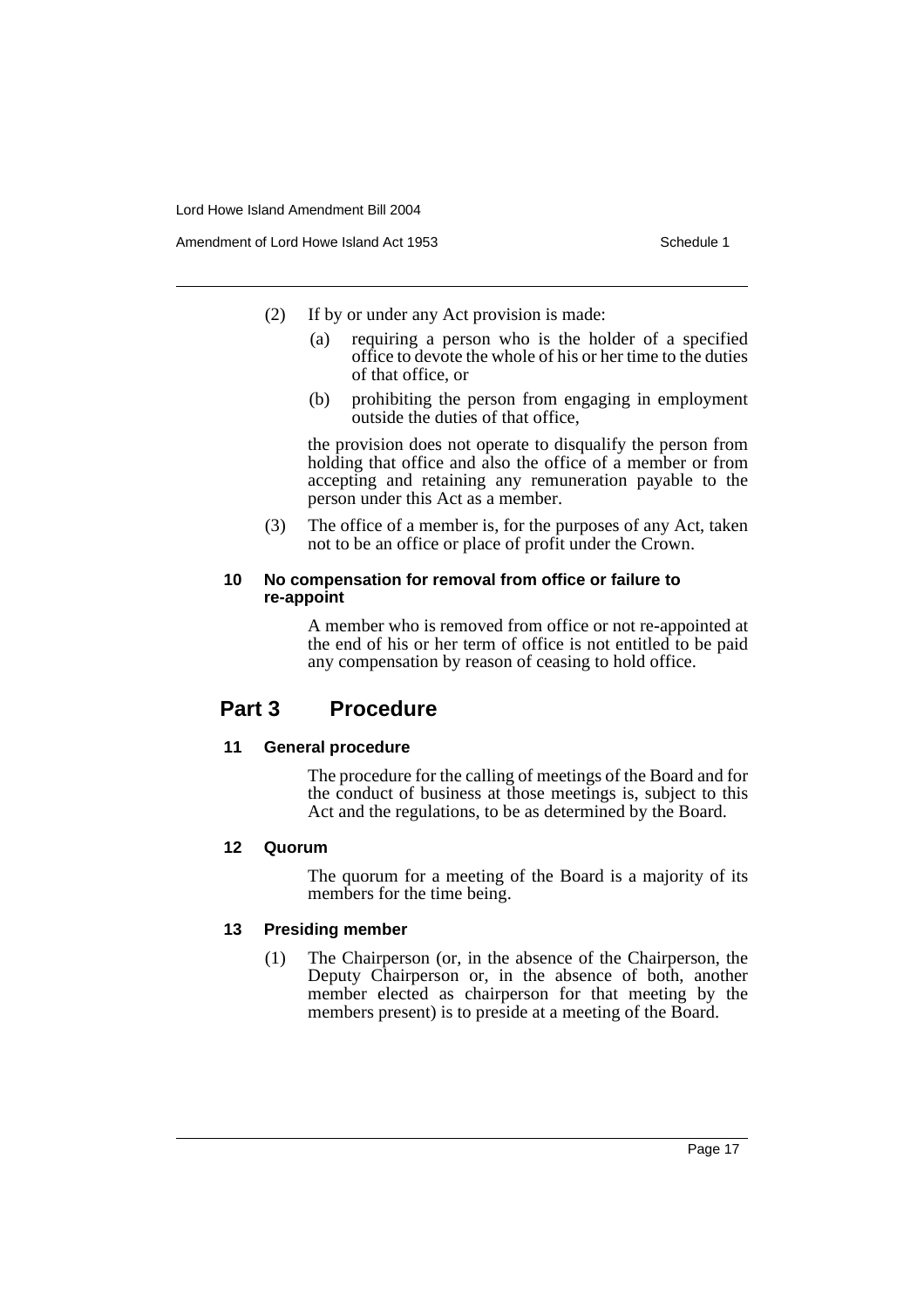Schedule 1 Amendment of Lord Howe Island Act 1953

(2) The presiding member has a deliberative vote and, in the event of an equality of votes, has a second or casting vote.

#### **14 Voting**

A decision supported by a majority of the votes cast at a meeting of the Board at which a quorum is present is the decision of the Board.

#### **15 Transaction of business outside meetings or by telephone**

- (1) The Board may, if it thinks fit, transact any of its business by the circulation of papers among all the members of the Board for the time being, and a resolution in writing approved in writing by a majority of those members is taken to be a decision of the Board.
- (2) The Board may, if it thinks fit, transact any of its business at a meeting at which members (or some members) participate by telephone, closed-circuit television or other means, but only if any member who speaks on a matter before the meeting can be heard by the other members.
- (3) For the purposes of:
	- (a) the approval of a resolution under subclause (1), or
	- (b) a meeting held in accordance with subclause (2),

the Chairperson and each member have the same voting rights as they have at an ordinary meeting of the Board.

- (4) A resolution approved under subclause (1) is, subject to the regulations, to be recorded in the minutes of the meetings of the Board.
- (5) Papers may be circulated among the members for the purposes of subclause (1) by facsimile or other transmission of the information in the papers concerned.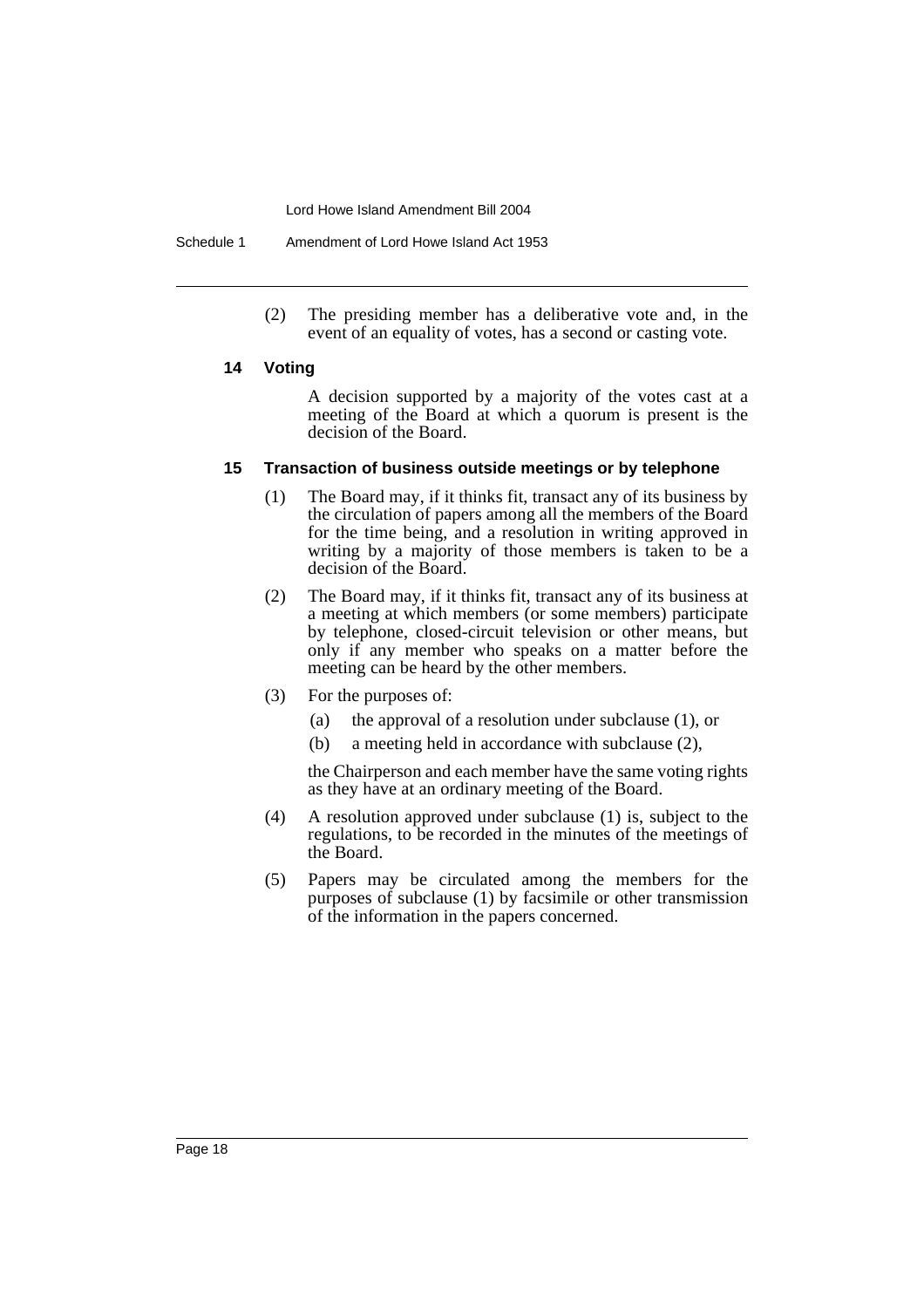Amendment of Lord Howe Island Act 1953 Schedule 1

## **[28] Schedule 2 Savings and transitional provisions**

Insert before clause 1:

# **Part 1 Preliminary**

#### **1A Savings and transitional regulations**

(1) The regulations may contain provisions of a savings or transitional nature consequent on the enactment of the following Acts:

*Lord Howe Island Amendment Act 2004*

- (2) Such a provision may, if the regulations so provide, take effect from the date of assent to the Act concerned or a later day.
- (3) To the extent to which such a provision takes effect from a date that is earlier than the date of its publication in the Gazette, the provision does not operate so as:
	- (a) to affect, in a manner prejudicial to any person (other than the State or an authority of the State), the rights of that person existing before the date of that publication, or
	- (b) to impose liabilities on any person (other than the State or an authority of the State) in respect of anything done or omitted to be done before the date of that publication.

# **Part 2 Provisions consequent on enactment of Lord Howe Island (Amendment) Act 1981**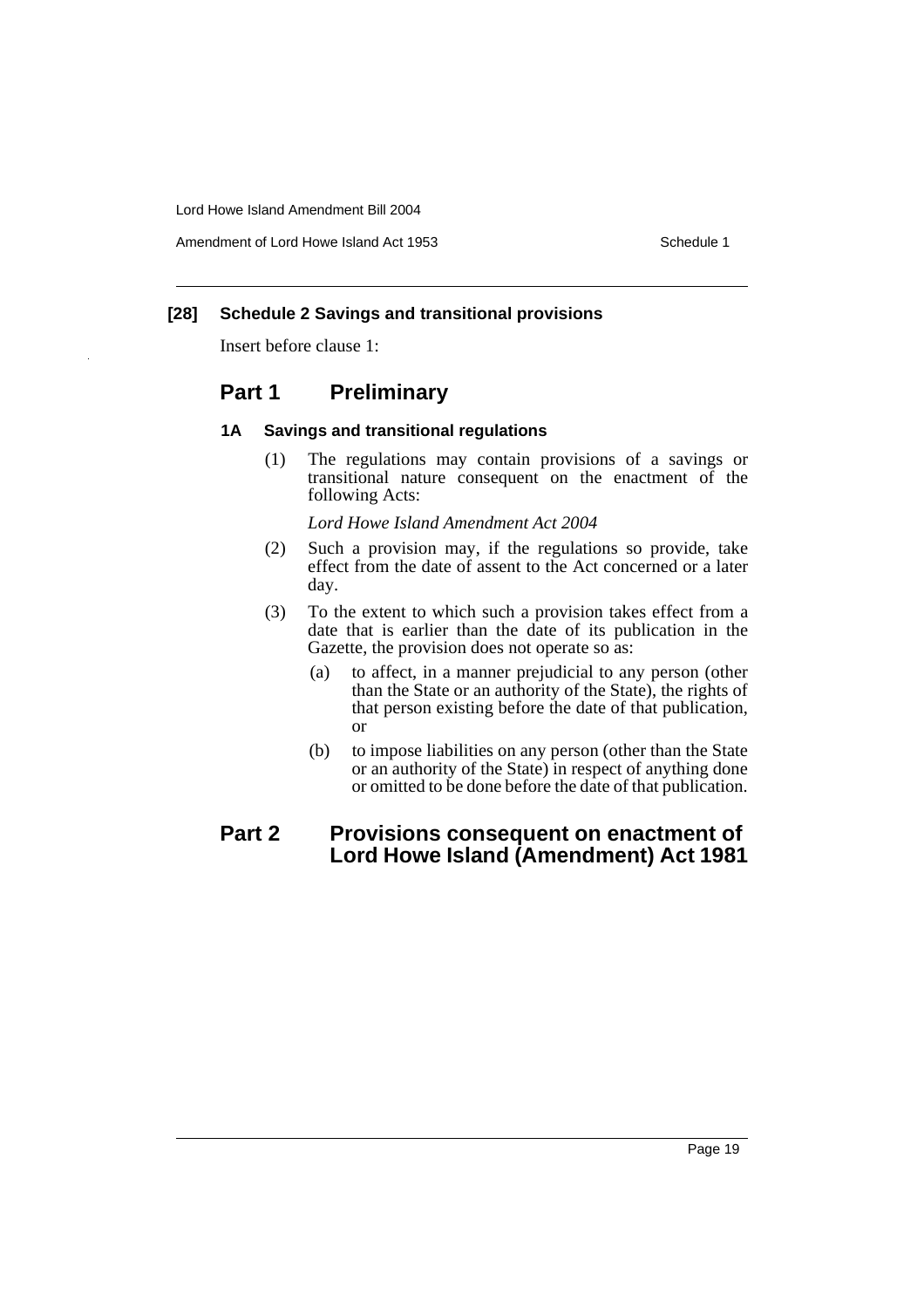Schedule 1 Amendment of Lord Howe Island Act 1953

## **[29] Schedule 2, Part 3**

Insert at the end of the Schedule:

# **Part 3 Provisions consequent on enactment of Lord Howe Island Amendment Act 2004**

#### **2 Definition**

In this Part:

*2004 amending Act* means the *Lord Howe Island Amendment Act 2004*.

#### **3 Revocation of lease conditions with respect to Kentia palms**

The Minister may, without the need for any application by the lessee, revoke any condition of a lease that has the effect of reserving to the Crown any palm trees or palm tree products.

#### **4 Constitution of Board**

- (1) The substitution of section 4 by the 2004 amending Act does not affect:
	- (a) the existence or identity of the Board, or
	- (b) the office of any member of the Board who held office as such immediately before the substitution of that section.
- (2) In particular:
	- (a) the 3 elected members referred to in former section 4 (3) (a) are taken to hold 3 of the positions referred to in new section  $4(3)(a)$ , and
	- (b) the member referred to in former section  $4$  (3) (b) is taken to be the member referred to in new section 4 (3) (d), and
	- (c) the member referred to in former section  $4$  (3) (c) is taken to be the member referred to in new section 4 (3) (c), and
	- (d) the chairperson referred to in former section 4 (3A) is taken to hold office as Chairperson under clause 2 of Schedule 1A, and